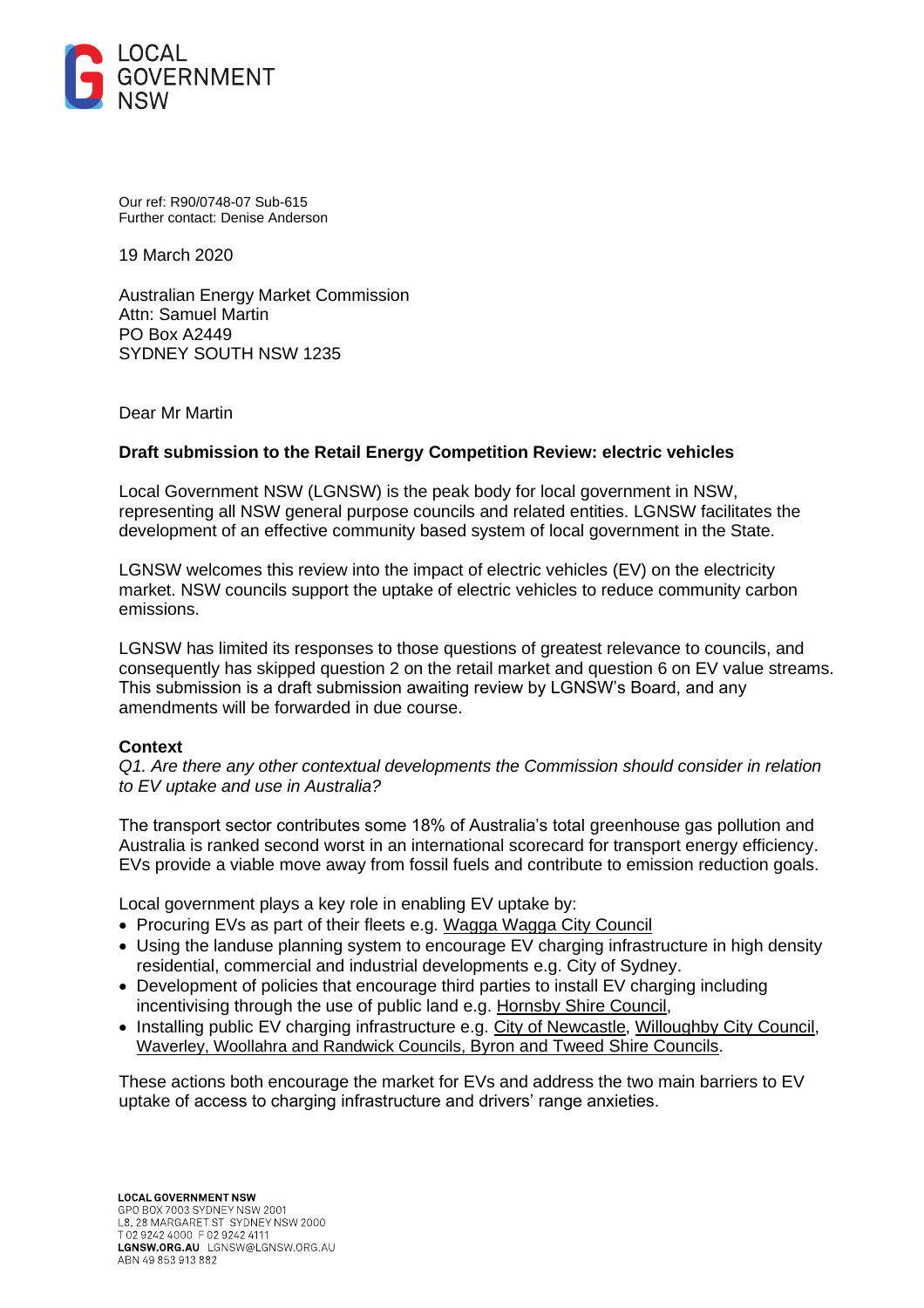## **Regulatory barriers**

*Q3: a. Do you consider that regulatory changes, like multiple trading relationships, that improve a consumer's ability to engage with multiple financially responsible market participants (FRMPs) at a household would enable innovative services and products to develop for EV consumers? b. Do you have any views on an appropriate method (e.g. through a change to the Small Generation Aggregator (SGA) framework or an alternative metering configuration), and relevant costs, to facilitate this?* 

Any person who sells energy "to a person for premises" in the National Energy Market is required to have a retailer authorisation or hold an exemption. NSW councils have been able to secure an exemption from holding an energy retailer authorisation with little imposition. Some councils have investigated gaining retailer authorisation as they also generate renewable energy, however the complexity associated with this process is unattractive for councils.

Most councils that provide EV charging infrastructure co-locate at an existing community facility. This has enabled the EV charging to occur at the existing tariff as no EV specific tariff was available.

Where councils have installed charging infrastructure in locations that require a new connection such as a carpark, the tariffs offered have not been on par with what councils can normally secure for their community buildings.

Multiple trading relationships could be beneficial when third parties use council owned land and facilities to install and operate electric vehicle charging. LGNSW also notes this would be beneficial in strata and commercial premises.

Dynamic load control that uses distributed energy such as solar and battery storage to control loads on electricity networks would be welcomed. Councils are charging customers a flat rate for energy usage rather than the actual cost of electricity during demand spikes. City of Newcastle has limited their exposure to peak demand prices by installing large amounts of battery storage. However, due to site constraint this is not always feasible and is expensive. These products have been procured separately as few installers are proficient and cost effective in providing EV charging technology, decentralised energy generation and battery technology.

#### **Residential charging**

*Q4: a. Are there other offers in the retail market, or are you developing any others, aimed at EV consumers? b. Are there retail market barriers in developing residential products and services for EV consumers?* 

Ad hoc charging in multi-unit residential development has the potential for unsafe practices and to increase peak demand loads on the grid. While council can specify requirements for new developments to be EV ready, there is no mechanism to ensure the same applies to existing multi-unit development except potentially through limited compliance action and market forces. Some of the barriers faced by existing development include:

- Age and compliance of electrical distribution boards and whether there is the physical space on those boards to add EV charging.
- User pays considerations when connecting to common area distribution boards.